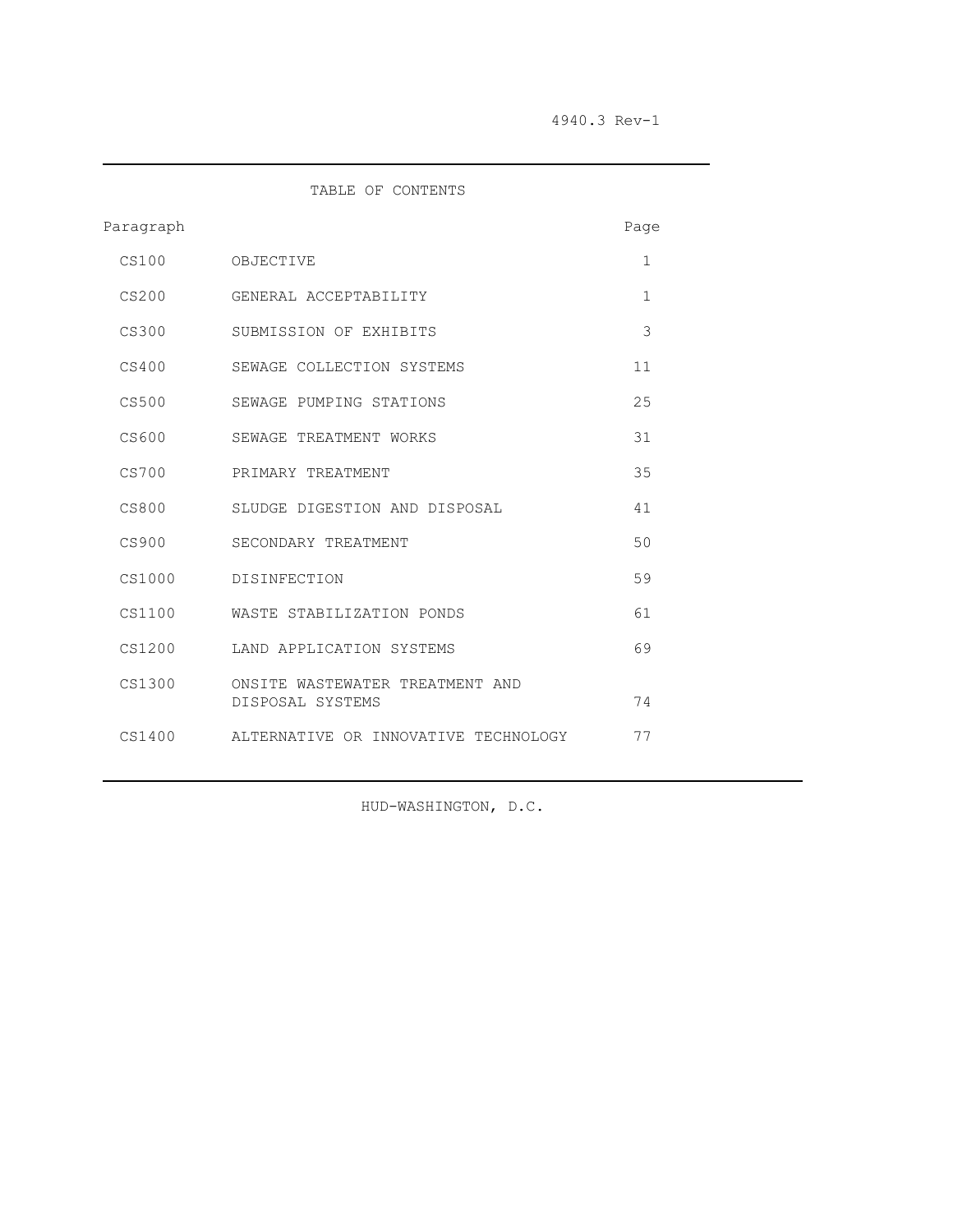## FOREWORD

The purpose of these standards is to present criteria for nation-wide use by developers, builders, and consulting engineers in developing privately owned central sewerage systems that will provide properties developed under a program of the Department of Housing and Urban Development - Federal Housing Administration (HUD-FHA) with adequate facilities for disposing of all domestic wastes in a manner that will not create a nuisance or endanger the public health. The material includes design information applicable to the fulfillment of the objectives of the various sewerage system components, as well as the technical exhibits to be submitted to HUD-FHA at each appropriate project stage.

Preliminary conferences with field office personnel are recommended when the installation or expansion of sewerage systems is contemplated for the purpose of discussing the applicability and the implementation of these standards.

These Minimum Design Standards apply to central sewerage systems and community sewage collection system extensions and treatment plant expansions. All exhibits included in the processing stages indicated under CS300, Submission of Exhibits, will be required for sewerage systems proposed for construction.

The design of existing systems and those which, due to unusual circumstances, are under construction at the time HUD-FHA consideration is requested shall conform to these standards to the extent of complying with the objective set forth in CS100. The exhibits included under Final Planning and Construction Stages will be required to the extent applicable. "Asbuilt" in lieu of "preconstruction" design plans and specifications are to be submitted for completed systems, for all stages of construction that have been completed on existing systems, and for all stages of construction that have been completed or partially completed as of the date that HUD-FHA consideration was requested. The exhibits required for the remaining uncompleted portions of the system and the application of these minimum design standards will be the same as for systems proposed for construction.

HUD-WASHINGTON, D.C.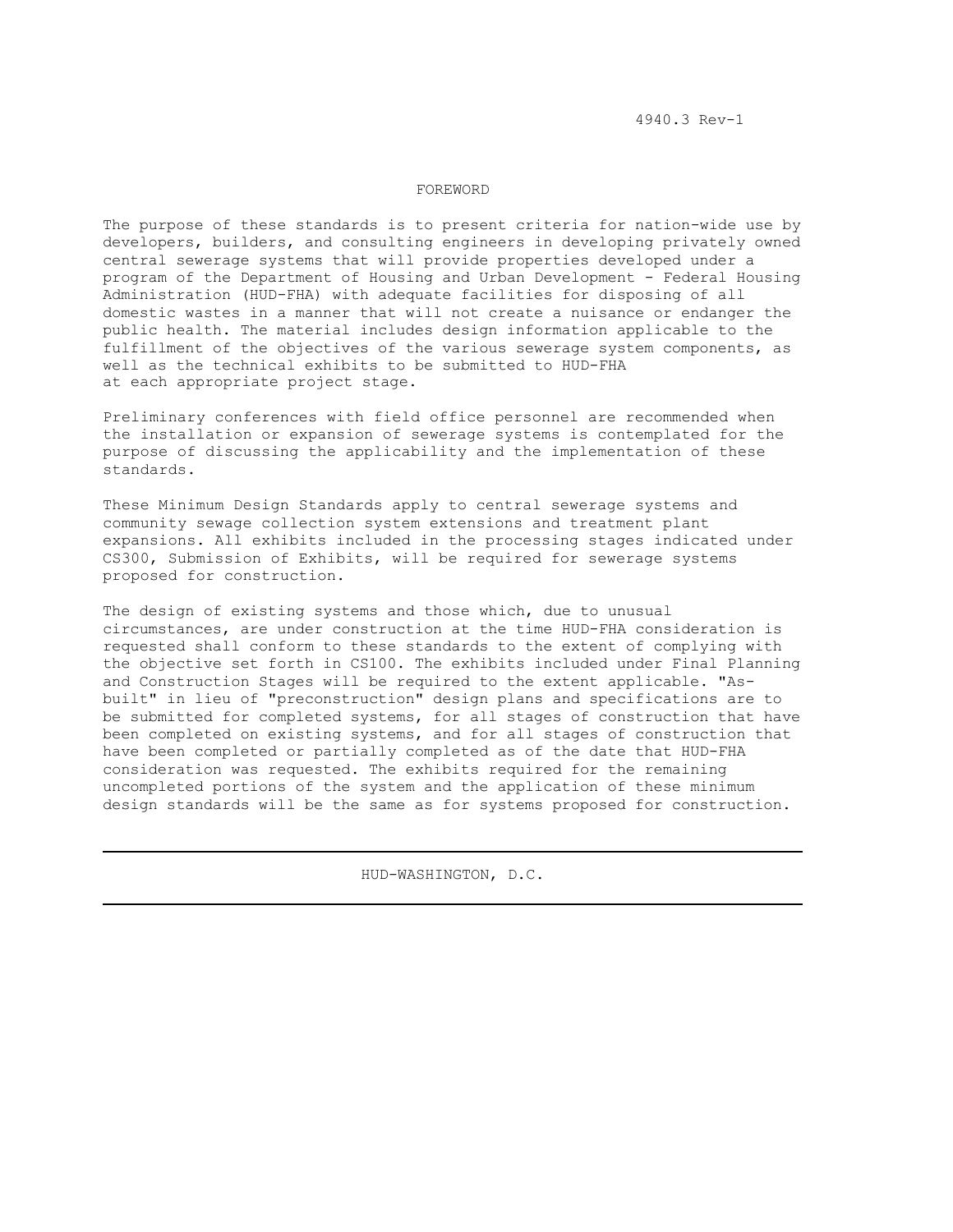4940.3 Rev-1

References:

- A. ASCE Manual of Engineering Practice No. 36, Sewage Treatment Plant Design.
- B. Wastewater Treatment Plant Design, Manual of Practice No. 8, Water Pollution Control Federation (a/k/a Water Environmental Federation).
- C. ASCE Manual of Engineer Practice No. 37, Design and Construction of Sanitary and Storm Sewers.
- D. Design and Construction of Sanitary and Storm Sewers, Manual of Practice No. 9, Water Pollution Control Federation (a/k/a Water Environment Federation).
- E. EPA Design Manual, On-sits Waste Water Treatment and Disposal Systems, EPA 625/1-30-012, October 1980.
- F. Recommended Standards for Waste Water Treatment Facilities by Great Lakes Upper Mississippi River Board of State Sanitary Engineers, published by Health Education Service, Albany, New York.
- G. HUD Handbook 4940.2, Minimum Design Standards for Community Water Supply Systems.
- H. HUD Handbook 4910.1, Minimum Property Standards for Housing.
- I. HUD Handbook 4075.12 REV, Central Water and Sewage Systems (ownership and organization) dated 9/76.
- J. HUD Handbook 4145.1 REV-2, Architectural Processing and Instructions for Home Mortgage Insurance dated March 1990.
- K. Wastewater Engineering, Collection, Treatment, Disposal, Metcalf & Eddy, Inc., McGraw-Hill Book Company. Handbook of PVC Pips Design and Construction, Uni-Bell Plastic Pipe Association.
- L. Concrete Pips Handbook, American Concrete Pipe Association.
- M. Environmental Protection Agency Manuals:

| $\circ$ | Phosphorus Removal (Sept. 1987)            | 625/1-87/001      |
|---------|--------------------------------------------|-------------------|
| O.      | Land Treatment of Municipal Wastewater     |                   |
|         | (Oct. 1981)                                | $625/1 - 81/013$  |
| O       | Supplement for Land Treatment of Municipal |                   |
|         | Wastewater (Oct. 1984)                     | $625/1 - 81/013a$ |